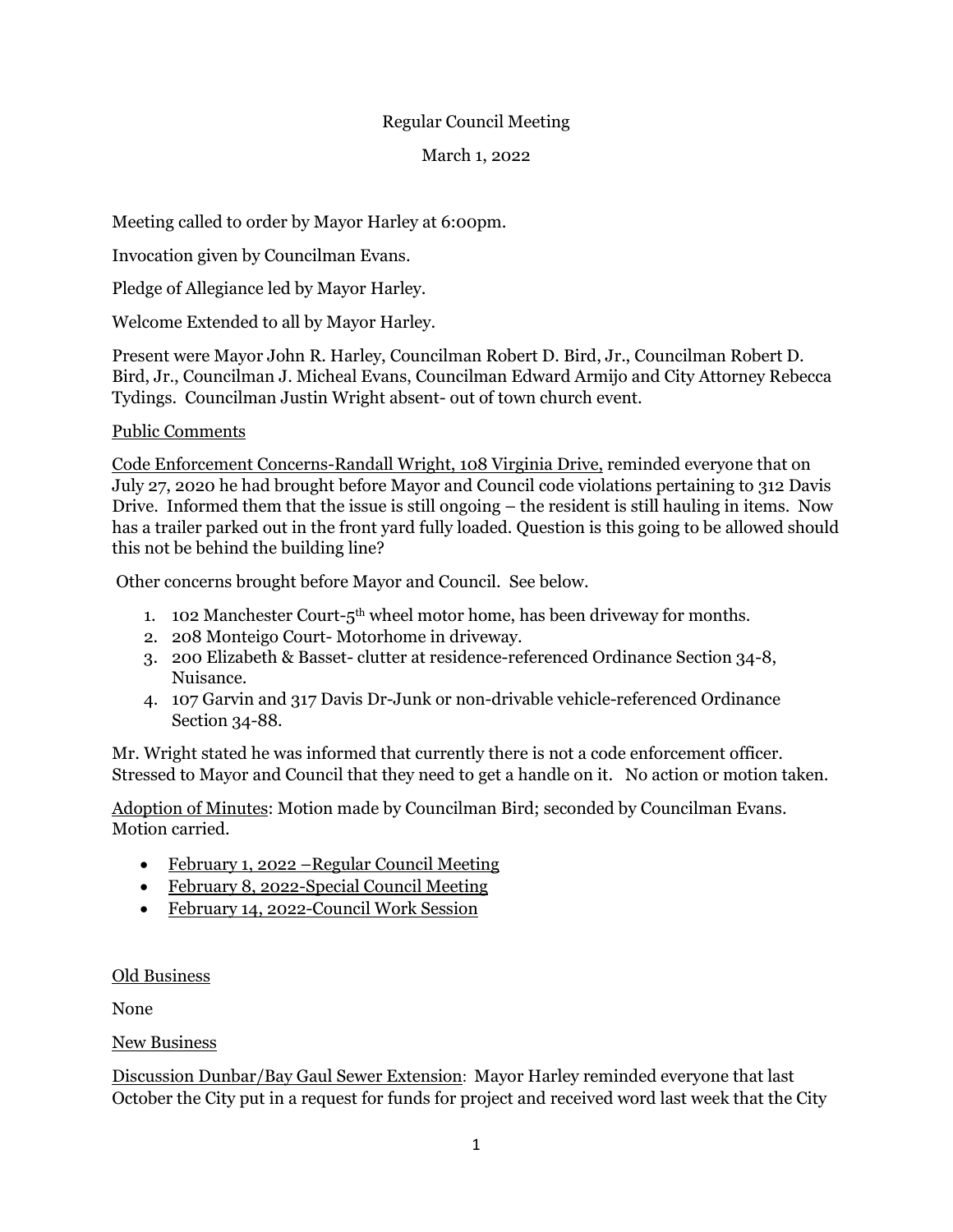did not receive the requested funding. Director Brumfield reminded everyone that this project has been discussed in previous meetings.

City Accountant Harrison provided a copy of the Application-American Rescue Plan Act, State Fiscal Recovery Funds, for information, detail cost estimate provided by the engineer for the Bay Gall Creek Sanitary Sewer Trunk Main, and an estimate for the upgrade to the lift station at Old Stone Crossing. Could decide how to allocate to project rec to payment 2 million and finance 1 mil through GEFA loan. No more than 10 - 1% or less. Copies attached and made part of official minutes.

Councilman Evans stated we need to get ahead of the interest rates going up. Mrs. Harrison stated the application for the GEFA LOAN has a June 1, 2022 deadline to apply.

Mr. Brumfield asked instruction/permission to seek and obtain funding from GEFA and move forward with ground work, engineering and surveying to find out what the project will encompass.

Motion to approve Mr. Brumfield's request made by Councilman Armijo; seconded by Councilman Bird. Motion carried.

Police Department- Point of Information: Councilman Evans recognized Chief Duncan.

- 1. LIDAR-Equipment to Detect Speed of Drivers- \$2,519 per radar, funds were budgeted.
- 2. Replacement of Part for Tag Reader # 1903-replacement in computer/ tag reader. Have an older one, no warranty and part went bad now would have to replace at full price. Funds are budgeted.
- 3. L-Tron Handheld Driver License Scanners- purchased for each patrol unit in the field, once the officer makes contact with offender. Cuts down having making a lot of contact with central and offender when doing traffic. Has contacted the company E-ticket. Funds are budgeted.

Police Department-Expenditure K-9 Barrier for Ford Explorer: Councilman Evans recognized Chief Duncan. Wants to push forward with the K-9 program, getting another K-9, funds are available in budget and will also look for grant. Mrs. Harrison confirmed funds are available. Motion to approve expenditure; seconded by Councilman Armijo. Motion carried.

### Comments from Council

Post 1 Councilman Bird, none.

Post 3 Councilman Evans, thanked employees for their hard work they put in for citizens.

Pot 4, Councilman Armijo, thanked Mr. Wright for coming in to help us, thank citizens for coming in to bring things to our attention. Staff will investigate and provide feedback. Introduced Shannon Bryant, Economic Development Director. Mrs. Bryant gave a brief introduction, first day on the job today, looking forward to working with City of Centerville on endeavors, will be working with various projects that are needed, encouraged all to reach out to her. Will be working with the mall next week.

Mayor Harley, went to meeting today State of the Base, (4) speakers, excellent, RAFB appreciates everything that the community does around here for them. This is on line if you